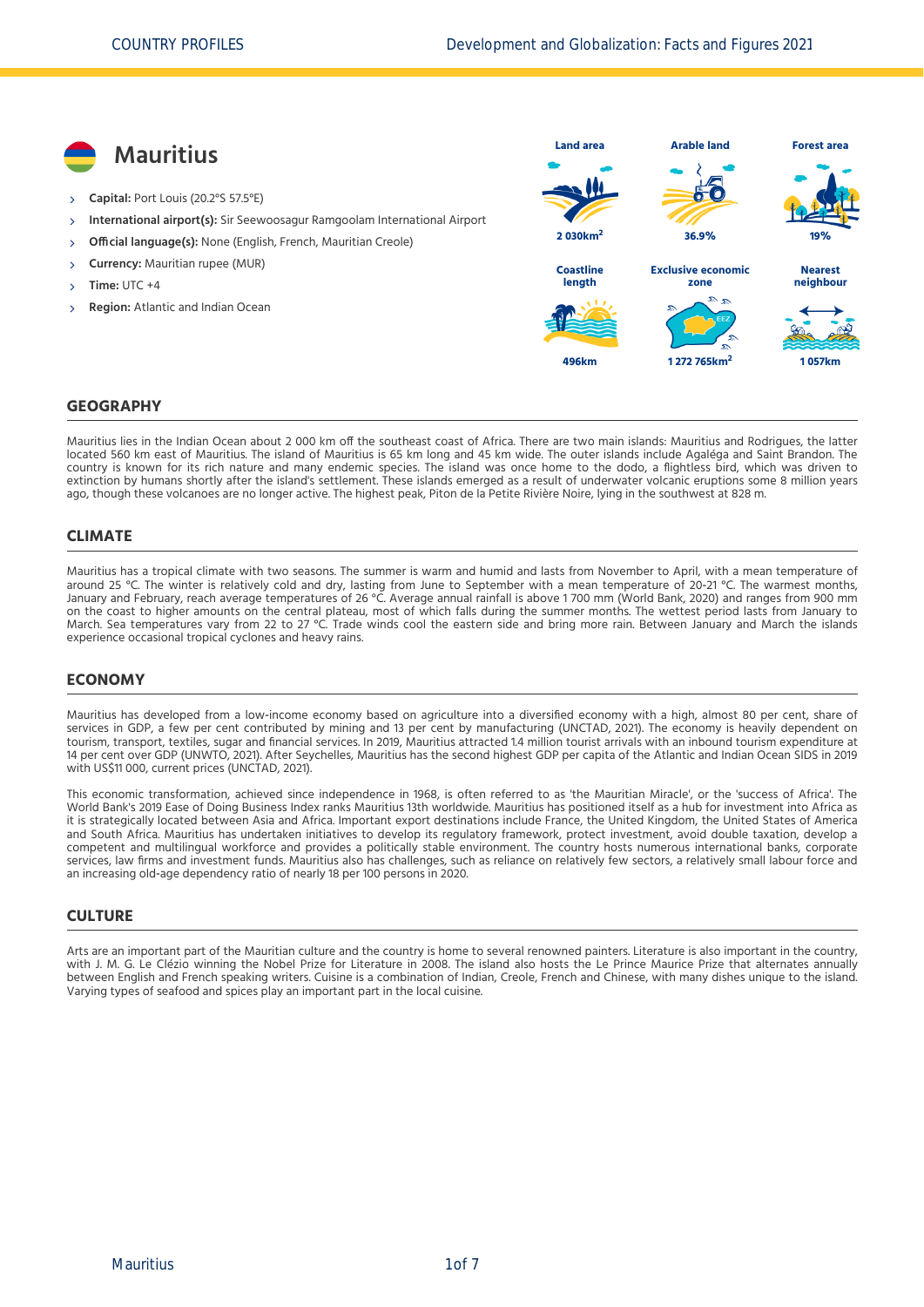#### **ECONOMIC TRENDS**

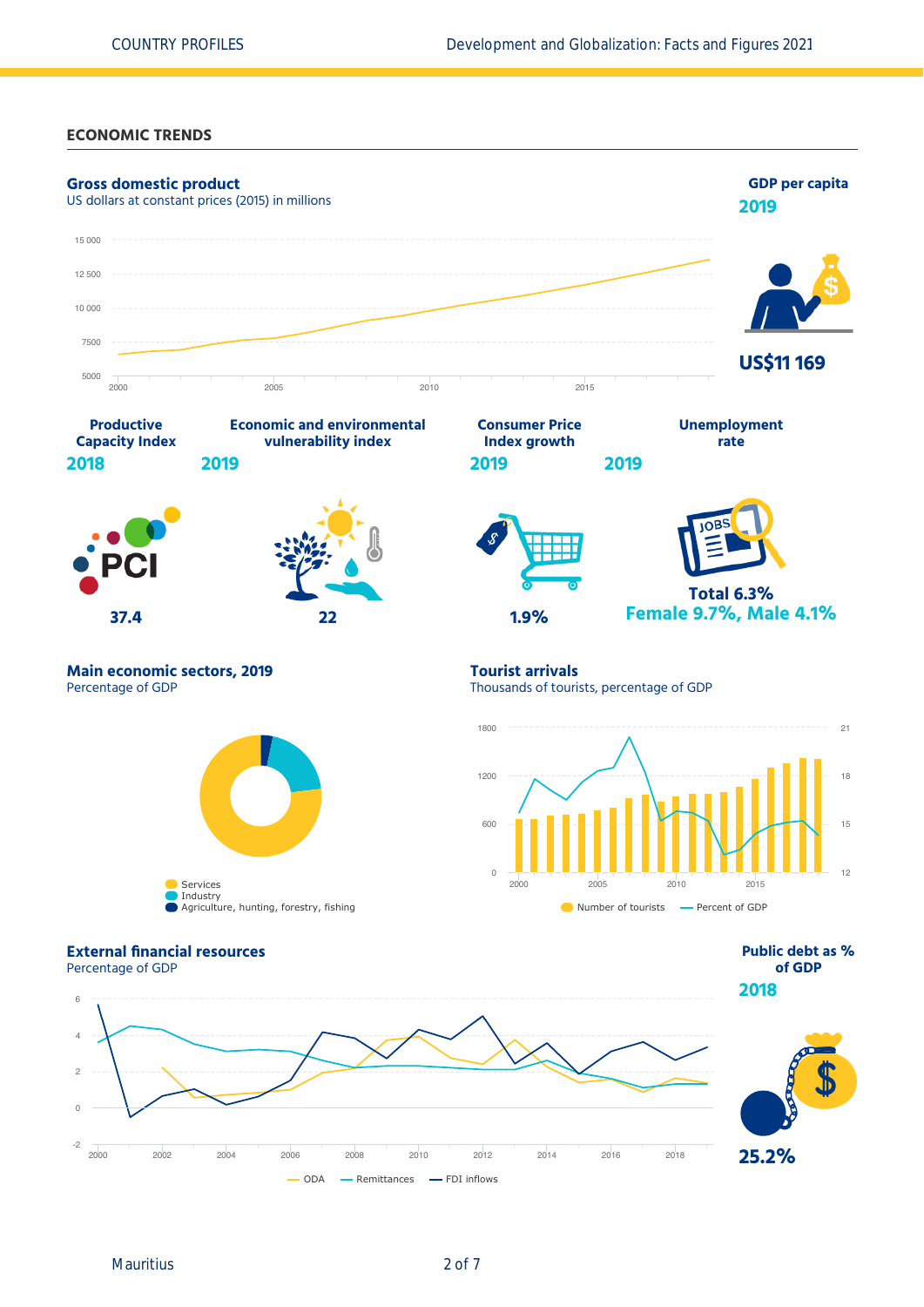#### **MARITIME TRANSPORT**

#### **Fleet size**

#### Number of ships

| Ship type            | 2011 | 2019 |
|----------------------|------|------|
| <b>Total fleet</b>   | 1407 | 1407 |
| Oil tankers          | 264  | 266  |
| <b>Bulk carriers</b> | 311  | 333  |
| General cargo        | 161  | 77   |
| Container ships      | 52   | 49   |
| Other types of ships | 619  | 682  |

## **Port performance** Ranked by 2019 data within SIDS group Indicators 2019 SIDS Ranking Number of port calls 1392

| Median time in port (days)   |        |    |
|------------------------------|--------|----|
| Average age of vessels       | 13     | 28 |
| Average size (GT) of vessels | 28 975 | 13 |
|                              |        |    |



**Container port throuput**

## **570 817 TEU**

#### **Bilateral connectivity index, 2019** Top 5 partners



#### **Liner shipping connectivity index** Maximum China Q1 2006=100

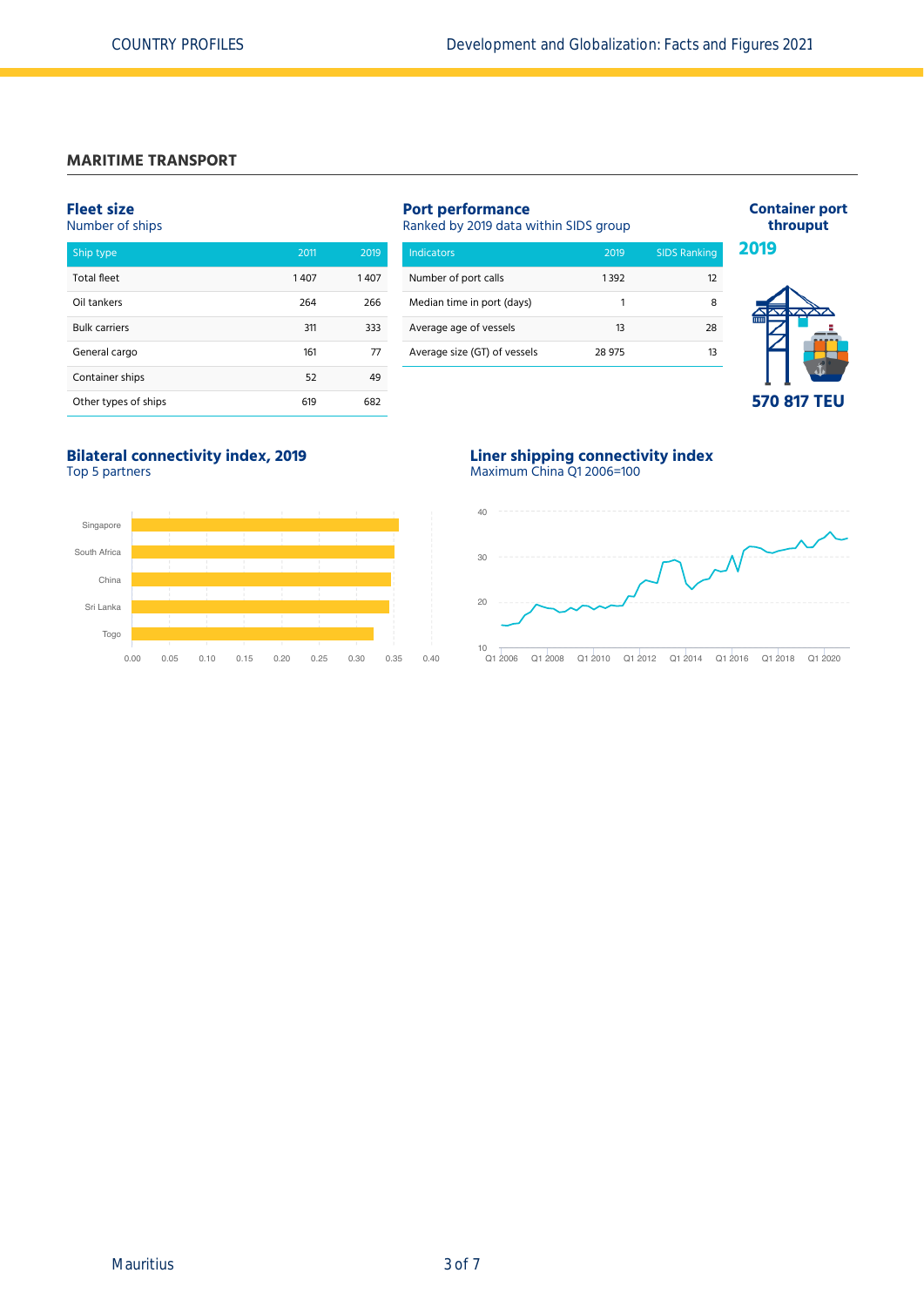## **POPULATION**

#### **Total population**

Thousands of people, share of urban population



## **Population development indicators**

| <b>Indicators</b>                             | Period | Value |
|-----------------------------------------------|--------|-------|
| Poverty headcount (% of population)           | 2017   | 0.2   |
| Human development index                       | 2018   | 0.8   |
| Human assets index                            | 2020   | 92    |
| Adult literacy rate (15+ years, both sexes %) |        |       |
| Gender inequality index                       | 2019   | 0.4   |



**per km<sup>2</sup>**



# **Age structure by gender, 2019**

Percentage of total population

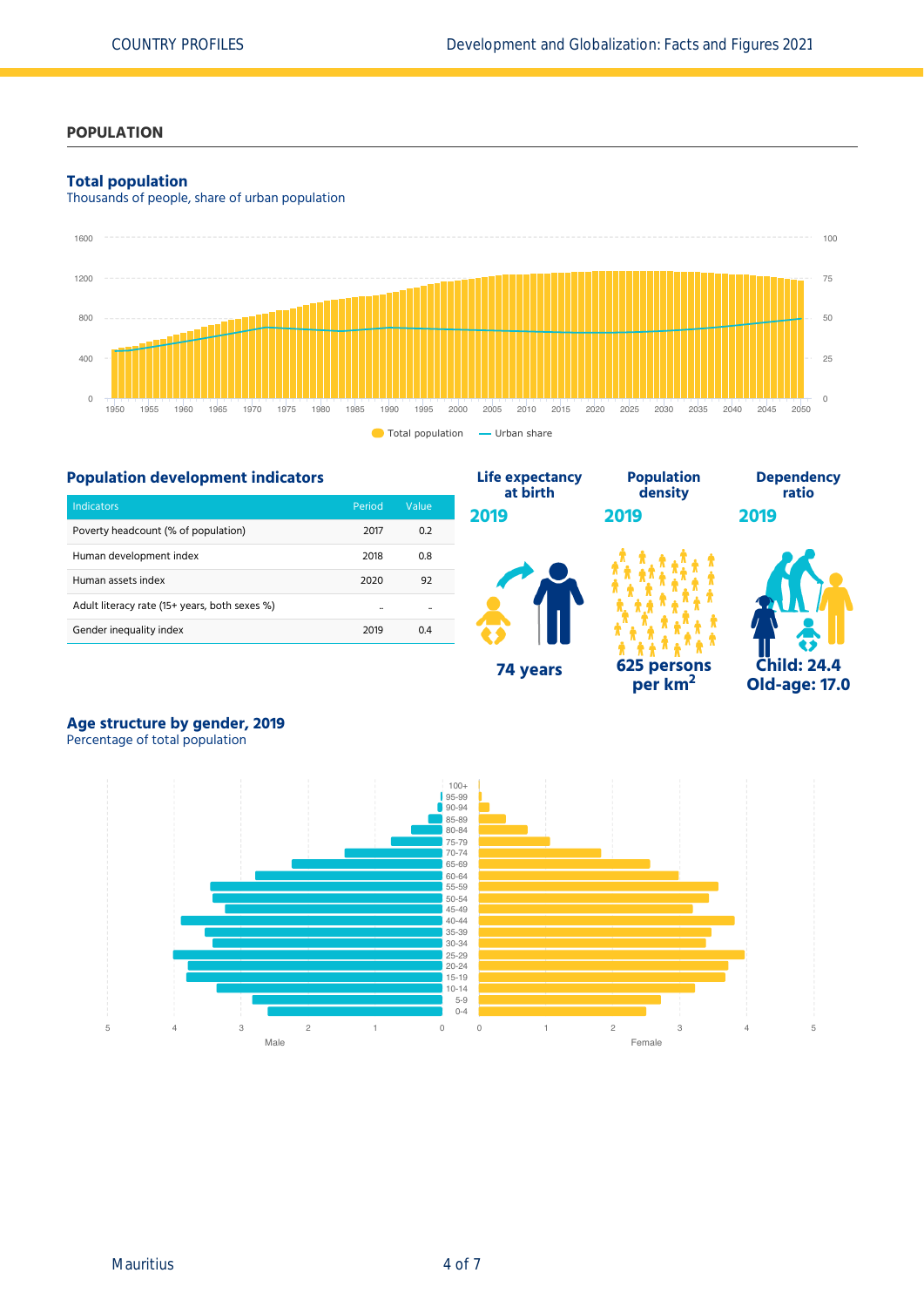## **INTERNATIONAL TRADE**

## **Merchandise and services trade**

US dollars in millions

| <b>Indicators</b>   | 2005    | 2010    | 2015 | 2019    | 2019 (% of GDP) |
|---------------------|---------|---------|------|---------|-----------------|
| Merchandise exports | 2 143   | 2 2 6 1 | 2662 | 2 223   | 15.7            |
| Merchandise imports | 3 1 5 7 | 4386    | 4790 | 5 5 9 6 | 39.5            |
| Services exports    | 1618    | 2695    | 2733 | 2949    | 20.8            |
| Services imports    | 1198    | 1979    | 2041 | 2129    | 15              |
|                     |         |         |      |         |                 |



## **Top 5 partners in merchandise trade, 2019**

Exports in millions US dollars



#### **Merchandise exports by product group, 2019**

#### **Services exports by category, 2019**

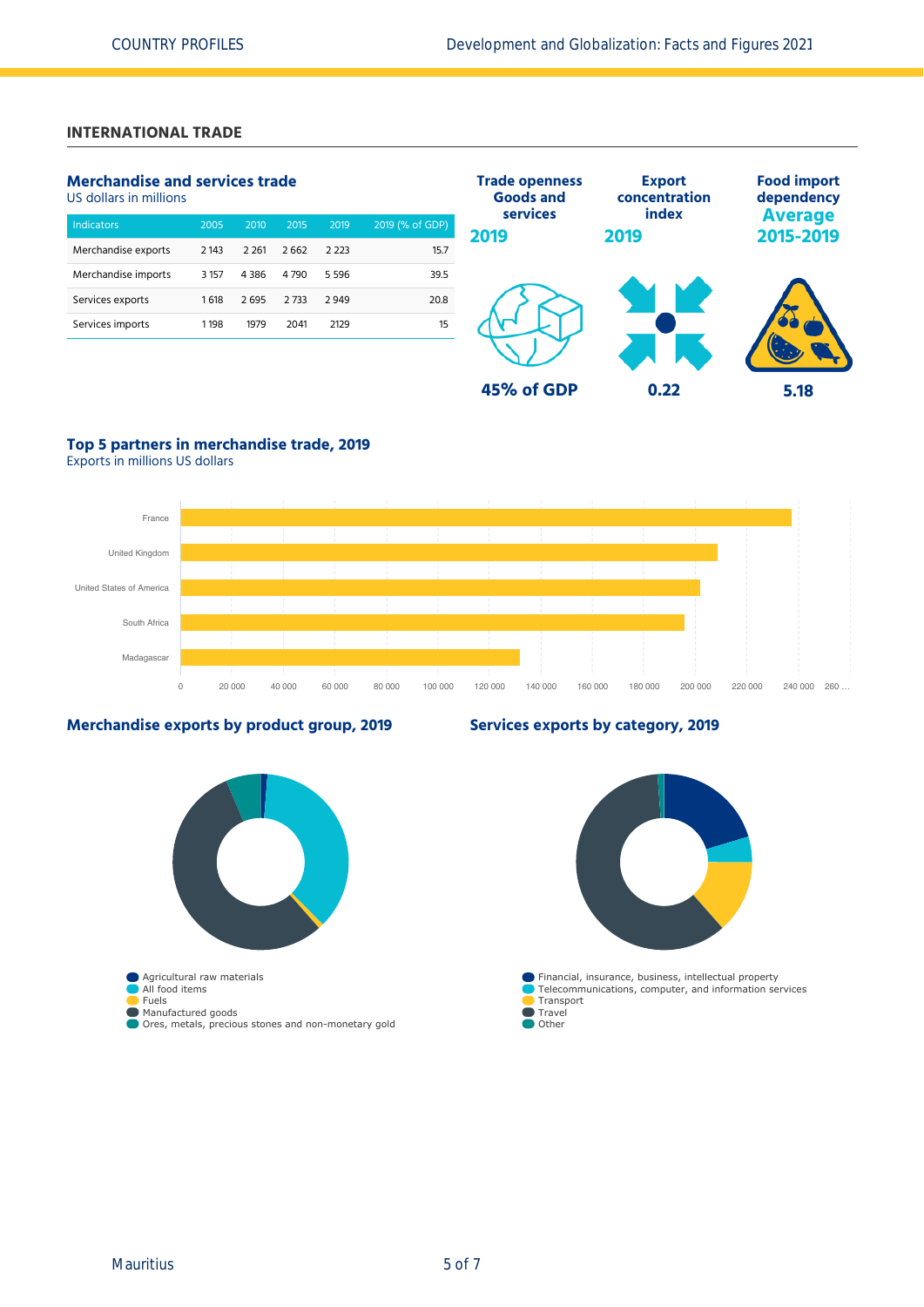#### **ENVIRONMENT**



#### **INFORMATION AND COMMUNICATIONS TECHNOLOGY**